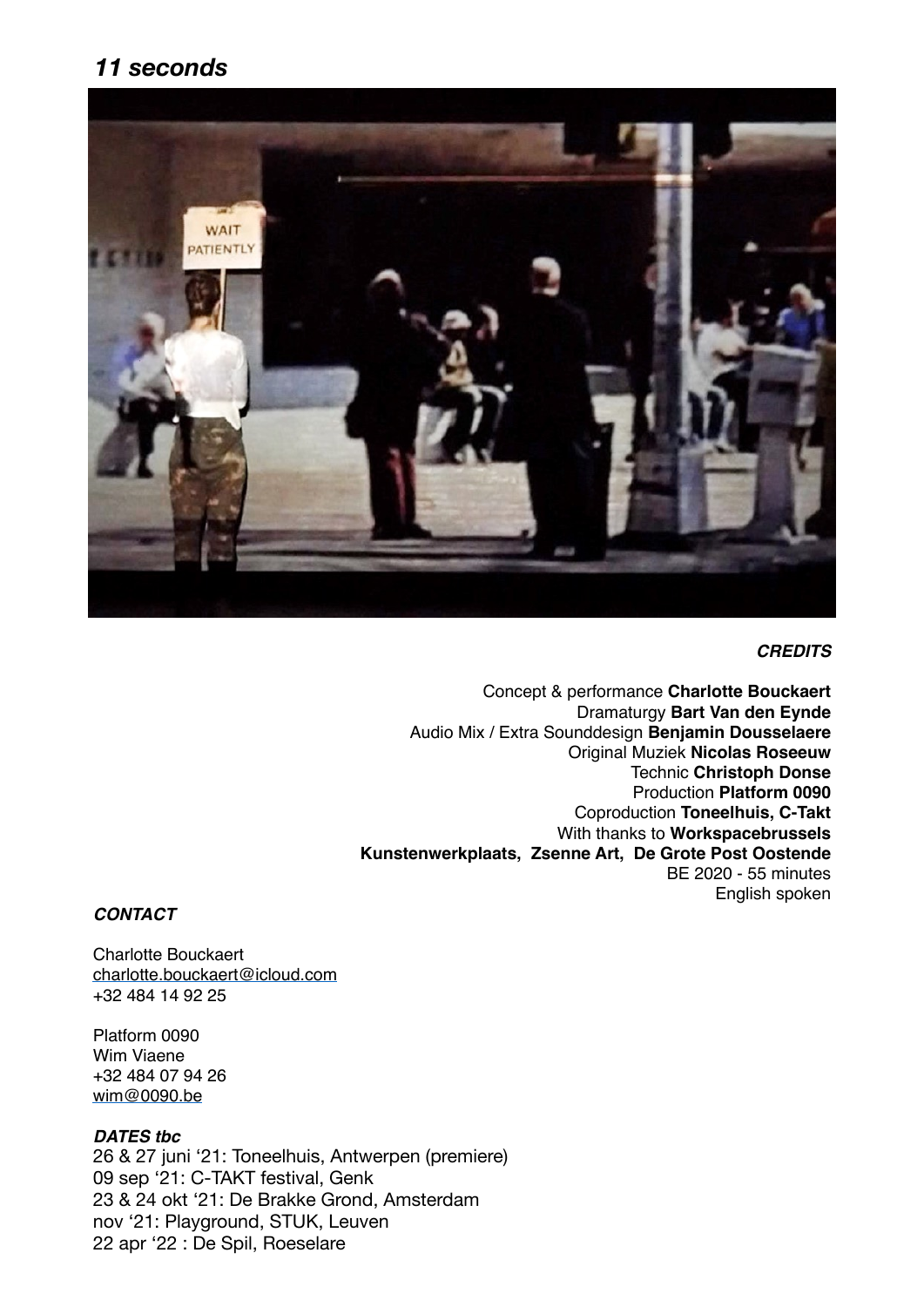## *11 seconds*

In different quantitative studies, scientists have examined how much time visitors in museums spend. The average time spent with an artwork lies between 10 and 15 seconds.

In '11 seconds', Charlotte Bouckaert wants to study 1 photograph with her audience for 1 hour, the duration of the performance. That photograph shows the Solomon R. Guggenheim Museum in New York. A generic exterior view of the museum on a clear day, photographed from the opposite side of 5th Avenue.

On stage there's a worktable with clippings, paper, scissors, paint, etc. A video camera projects what's happening on the table on the back wall. An artisanal workshop, the studio of a handyman.

On the worktable, Charlotte Bouckaert reframes the photograph: she manipulates it (by zooming in and out, playing with lightning, etc.), thus altering the way we read the image. She is the 'narrator' of the printed image in this setting.

For example. Through a window cut-out in black paper, we look at the museum from a car. Blue light comes in, and it becomes a police car.

For example. By putting the camera out of focus, the photograph gets a 'pictorial' quality and the passers-by gain a Hopperian loneliness.

For example. Those same passers-by appear to have a philosophical discussion about art, thanks to audio fragments, just like the picture selected from the internet.

With jumps between inside and outside, between street and painting, between the 'true' human and his reproduction, between information signs inside the museum and slogans of protesters on the street. Gradually the photograph becomes an 'uncertain' image. We no longer see what we thought we understood.

### *THE PHOTOGRAPH AS FUNNEL*

In the contemporary visual culture, we are overloaded with images, photographs and videos. Through their photographic display on the Internet, artworks become 'congealed moments' instead of experiences. In the museum itself, our photo camera becomes the frame through which we look at art.

As an artist, Charlotte Bouckaert is fascinated with photography, she often works with the medium. The fact that a photograph congeals a moment in time, fascinates her to no end and also seems to systematically evoke rebellion. In her performances, she manipulates photographs often so that it is not the congealed moment that receives our full attention,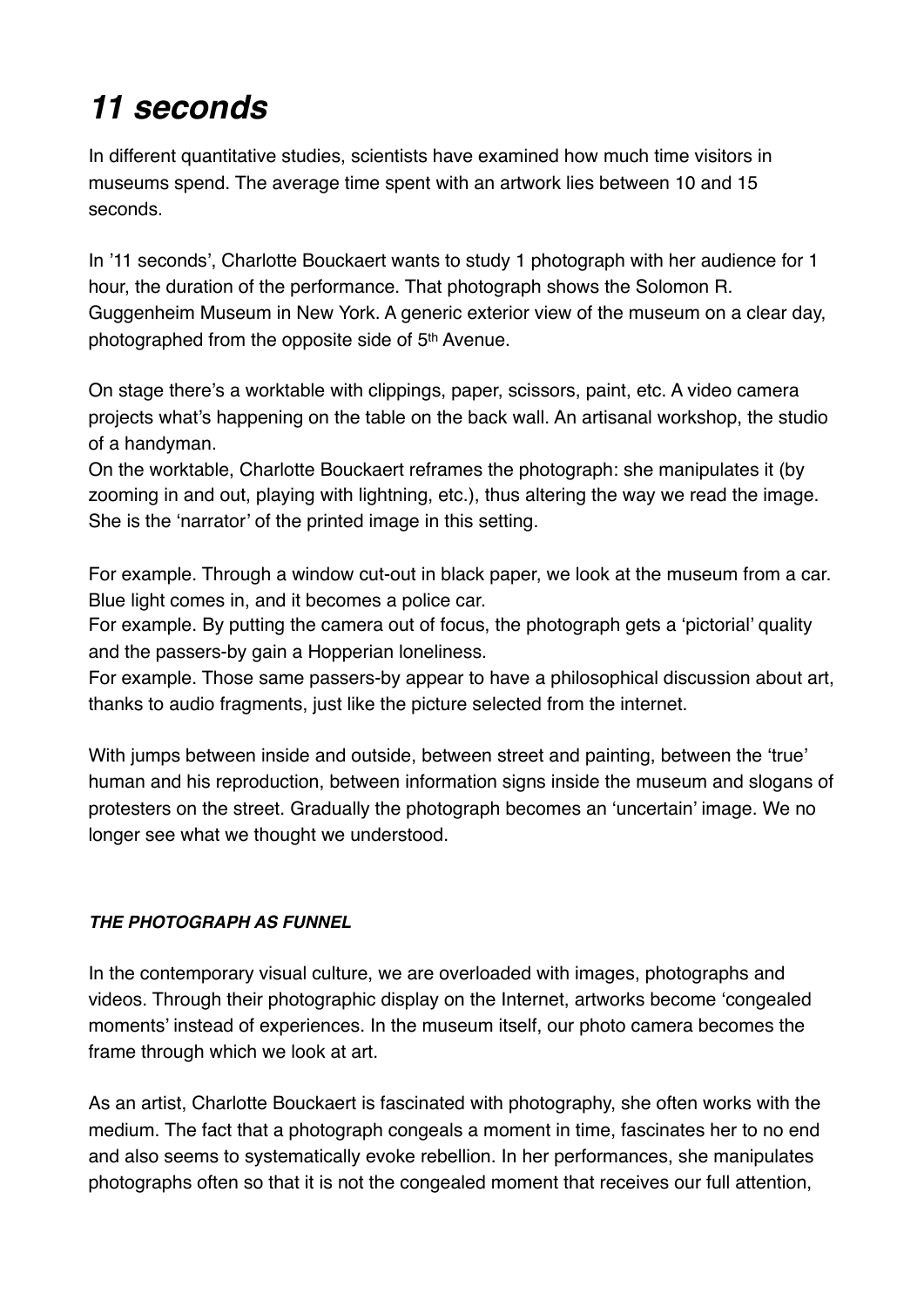but the entire action which led to that precise moment. Or, like in *11 seconds*, the dead image is brought back to life in new and surprising stories.

The photograph of the performance: a bright white building on a calm day beneath a blue sky. The Guggenheim as it is portrayed here, seems peaceful and idyllic.

The central spiral makes the museum so iconic that one doesn't need to have seen the museum or visited it in order to recognise it as a museum in New York. At first, the forceful design by Frank Lloyd Wright from 1943 caused a lot of controversy. The museum (opened in 1959) meant a radical departure from the twentieth century modernist tradition of the white space, a neutral, self-effacing space which granted the work of art a central spot.

At the end of the twentieth century, the Guggenheim Foundation itself will, with the Guggenheim Museum Bilbao by Frank Gehry, be the starting point of a 'museum chain'. The Foundation builds a series of spectacular museums, the architecture of which pushes the collection into the background. This successful marketing principle has garnered a following all around the world now. At this moment, the museums have become crucial to the appearance of a city. The museum as image in a city marketing brochure or a design magazine.

The canon of the Guggenheim appears to rely on a consensus about what modern art should be, but the politics of the institute rely on social and political agendas, which are often hidden. Museums literally determine what art is (and therefore what is not) by physically locking it in and placing it on a pedestal.

Silence in the temple of art, don't touch, keep at a respectful distance.

The Guggenheim New-York is the starting point for Charlotte Bouckaert to talk about art and the way we look at it, about art traditions and conventions, about the relationship between art and reality, about the museum as an institution, the commercialisation of the art world, woman in the arts, photography and transience, etc.

Finally, 11 seconds is an ode to art itself, to artists and to the laborious attempts to say something meaningful about art.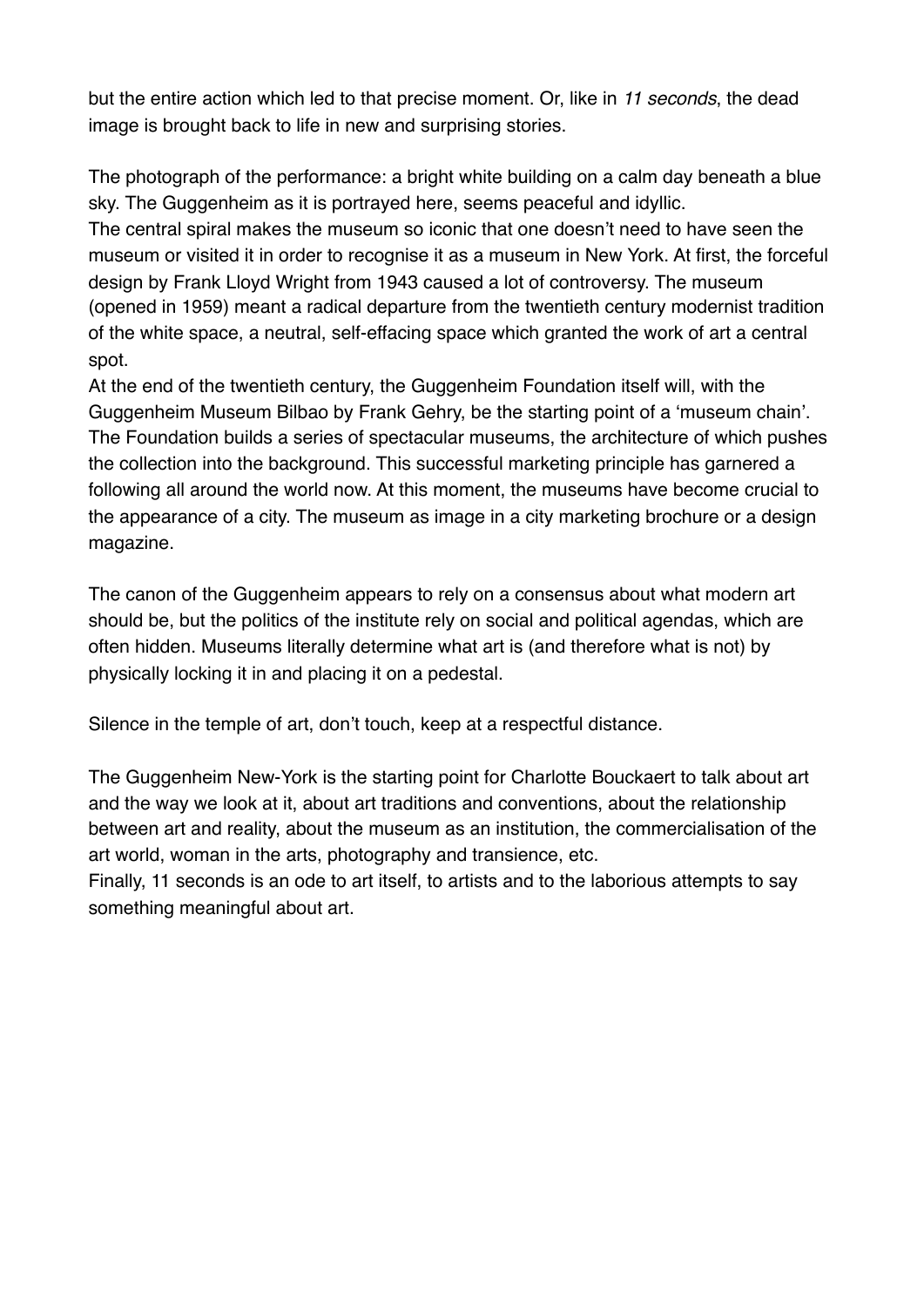## *VISUAL DOCUMENTATION*

teaser *<https://vimeo.com/444036322>*

fragments *<https://vimeo.com/444904006> Password: 11seconds*



## *EXTRA INFO*

The performance is assembled in a black box. Depending on the technical provisions, *11 seconds* can also be presented in museum contexts.

The audience can be spread across the room. It is recommended to have the actions at the table in the sightline.

Transport can be done by train. The show fits in a suitcase. There is 1 technician running the show.